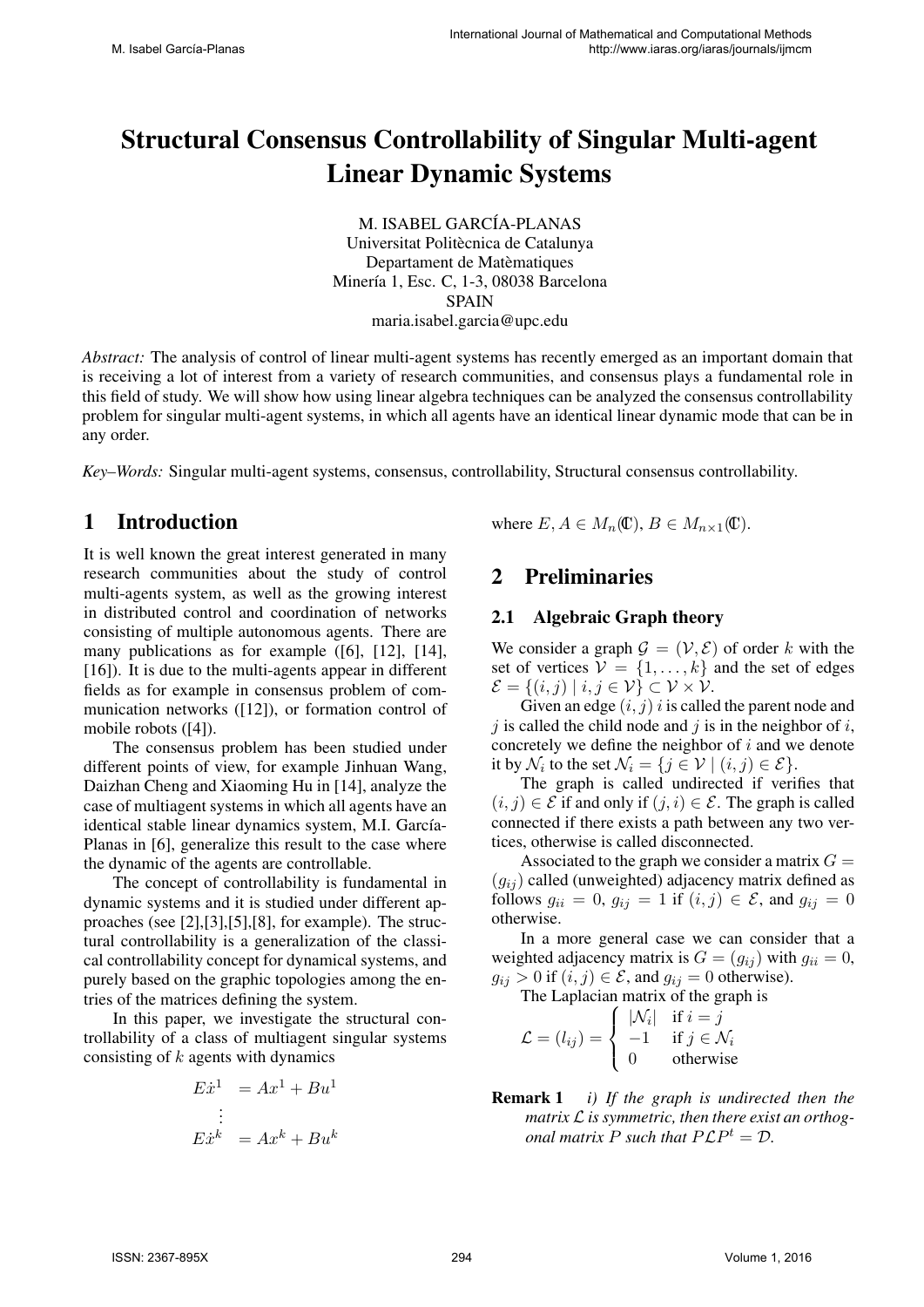- *ii) If the graph is undirected then 0 is an eigen*value of  ${\mathcal L}$  and  ${\mathbf 1}_k = (1,\ldots,1)^t$  is the associated *eigenvector.*
- *iii) If the graph is undirected and connected the eigenvalue 0 is simple.*

For more details about graph theory see (D. West, 2007).

### 2.2 Kronecker product

Remember that  $A = (a_{ij}) \in M_{n \times m}(\mathbb{C})$  and  $B =$  $(b_{ij}) \in M_{p \times q}(\mathbb{C})$  the Kronecker product is defined as follows.

**Definition 2** Let  $A = (a_j^i) \in M_{n \times m}(\mathbb{C})$  and  $B \in$  $M_{n\times q}(\mathbb{C})$  *be two matrices, the Kronecker product of* A *and* B*, write* A ⊗ B*, is the matrix*

$$
A \otimes B = \begin{pmatrix} a_1^1 B & a_2^1 B & \dots & a_m^1 B \\ a_1^2 B & a_2^2 B & \dots & a_m^2 B \\ \vdots & \vdots & & \vdots \\ a_1^n B & a_2^n B & \dots & a_m^n B \end{pmatrix} \in M_{np \times mq}(\mathbb{C})
$$

Among the properties that verifies the product of Kronecker we will make use of the following

1)  $(A + B) \otimes C = (A \otimes C) + (B \otimes C)$ 

2) 
$$
A \otimes (B + C) = (A \otimes B) + (A \otimes C)
$$

- 3)  $(A \otimes B) \otimes C = A \otimes (B \otimes C)$
- 4) If  $A \in Gl(n;\mathbb{C})$  and  $B \in Gl(p;\mathbb{C})$ , then  $A \otimes$  $B \in Gl(np;\mathbb{C})$  and  $(A \otimes B)^{-1} = A^{-1} \otimes B^{-1}$
- 5) If the products  $AC$  and  $BD$  are possible, then  $(A \otimes B)(C \otimes D) = (AC) \otimes (BD)$

See [10] for more information and properties.

### 3 Consensus

Roughly speaking, we can define the consensus as a collection of processes such that each process starts with an initial value, where each one is supposed to output the same value and there is a validity condition that relates outputs to inputs. More concretely, the consensus problem is a canonical problem that appears in the coordination of multi-agent systems. The objective is that Given initial values (scalar or vector) of agents, establish conditions under which through local interactions and computations, agents asymptotically agree upon a common value, that is to say: to reach a consensus.

We consider now, a multi-agent where the dynamic of each agent is given by the following dynamical systems

$$
E\dot{x}^{1} = Ax^{1} + Bu^{1}
$$
  
\n:  
\n
$$
E\dot{x}^{k} = Ax^{k} + Bu^{k}
$$
 (1)

 $x^i \in \mathbb{R}^n$ ,  $u^i \in \mathbb{R}^m$ ,  $1 \le i \le k$ . Where matrices  $E, A \in M_n(\mathbb{R})$  and  $B \in M_{n \times m}(\mathbb{R})$ .

The communication topology among agents is defined by means the undirected graph  $G$  with

- i) Vertex set:  $V = \{1, \ldots, k\}$
- ii) Edge set:  $\mathcal{E} = \{(i, j) | i, j \in \mathcal{V}\} \subset \mathcal{V} \times \mathcal{V}$ .

an in a similar way as before, we have the following.

Definition 3 *Consider the system 1. We say that the consensus is achieved using local information if there exists a state feedback*

$$
u^i = K_i \sum_{j \in \mathcal{N}_i} (x^i - x^j), \ 1 \le i \le k
$$

*such that*

$$
\lim_{t \to \infty} \|x^i - x^j\| = 0, \ 1 \le i, j \le k.
$$

$$
z^i = \sum_{j \in \mathcal{N}_i} (x^i - x^j), \ 1 \le i \le k.
$$

$$
(I_k \otimes E)\dot{\mathcal{X}} = (I_k \otimes A)\mathcal{X} + (I_k \otimes B)\mathcal{U}
$$
  
\n
$$
\mathcal{Z} = (\mathcal{L} \otimes I)\mathcal{X}
$$
  
\n
$$
\mathcal{U} = (I_k \otimes K)\mathcal{Z}
$$

Then, and taking into account that

$$
(I_k \otimes B)(I_k \otimes K)(\mathcal{L} \otimes I_n)\mathcal{X} =
$$
  

$$
(\mathcal{L} \otimes BK)\mathcal{X} = (\mathcal{L} \otimes B)(I_k \otimes K)\mathcal{X}
$$

The system is equivalent to

$$
(I_k \otimes E)\dot{\mathcal{X}} = (I_k \otimes A)\mathcal{X} + (\mathcal{L} \otimes B)\bar{\mathcal{U}}
$$
  

$$
\bar{\mathcal{U}} = (I_k \otimes K)\mathcal{X}
$$
 (2)

### 4 Controllability

The controllability of the system 2 can be analyzed using the generalized Hautus criteria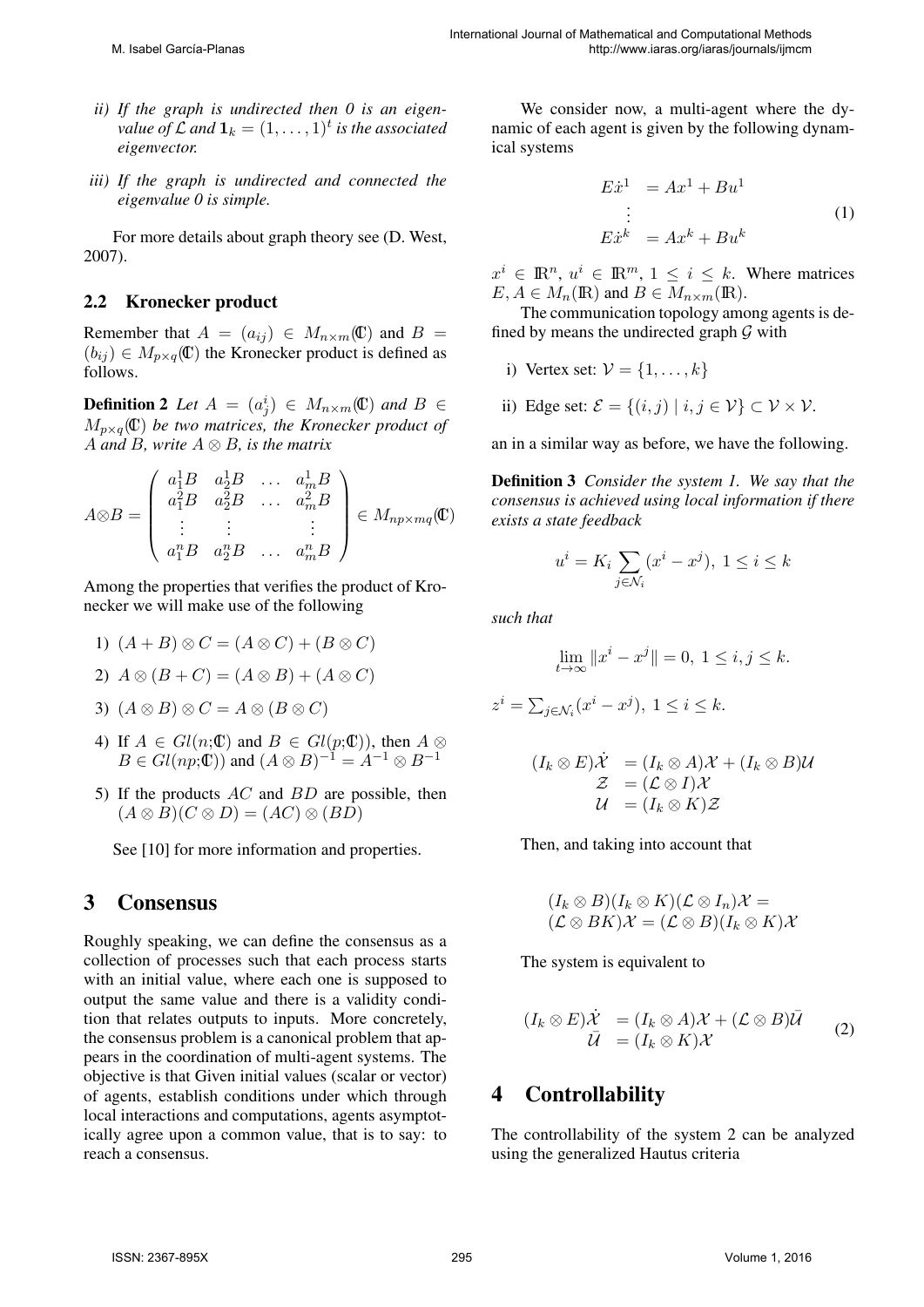Proposition 4 *The system is controllable if and only if*

$$
\begin{aligned}\n\text{rank}\,\left(I_k \otimes E \quad \mathcal{L} \otimes B\right) &= kn \\
\text{rank}\,\left(s(I_k \otimes E) - (I_k \otimes A) \quad \mathcal{L} \otimes B\right) &= kn\n\end{aligned}
$$

Proposition 5 *Let* J *be the Jordan reduced of the matrix*  $\mathcal L$  and  $P$  *such that*  $\mathcal L = P^{-1}JP$ *. Then, the system 2 is controllable if and only if*

$$
\begin{aligned}\n\text{rank}\,\left(I_k \otimes E \quad J \otimes B\right) &= kn \\
\text{rank}\,\left((s(I_k \otimes E) - (I_k \otimes A) \quad J \otimes B\right) &= kn\n\end{aligned}
$$

**Proof.** Suppose that there exist S such that  $P^{-1}JP =$  $\mathcal L$  and

rank 
$$
(I_k \otimes E \quad P^{-1}JP \otimes B)
$$
 =  
\nrank  $(P^1I_kP \otimes E \quad P^{-1}JP \otimes B)$  =  
\nrank  $((P^1 \otimes I)(I_k \otimes E)(P \otimes I) \quad (P^{-1} \otimes I)(J \otimes B)(P \otimes I))$  =  
\nrank  $(P^{-1} \otimes I) (I \otimes E \quad J \otimes B) \begin{pmatrix} P \otimes I \\ & P \otimes I \end{pmatrix}$  =  
\nrank  $(I \otimes E \quad J \otimes B)$ 

In an analogous form:

rank 
$$
(s(I_k \otimes E) - (I_k \otimes A) \mathcal{L} \otimes B)
$$
 =  
\nrank  $(P^{-1} \otimes I) (s(I_k \otimes E) - (I_k \otimes A) \mathcal{J} \otimes B)$   
\n $\begin{pmatrix} P \otimes I \\ P \otimes I \end{pmatrix} =$   
\nrank  $(s(I_k \otimes E) - (I_k \otimes A) \mathcal{J} \otimes B)$ 

 $\Box$ 

Corollary 6 *Suppose that the matrix* L *is diagonalizable with non-zero eigenvalues. Then, the system 2 is controllable if and only if each agent is controllable.*

**Proof.** Let  $\lambda_i \neq 0$ ,  $i = 1, \dots n$  be the eigenvalues of  $\mathcal{L}$ . Then

rank 
$$
(I \otimes E \quad D \otimes B)
$$
 =  
\nrank  $\begin{pmatrix} E & \lambda_1 B \\ E & \lambda_2 B \\ \vdots & \vdots \\ E & B \\ \hline \vdots & \vdots \\ E & \lambda_n B \end{pmatrix}$  =  
\nrank  $\begin{pmatrix} E & B \\ E & \vdots \\ \vdots & \vdots \\ E & \lambda_n B \end{pmatrix}$  =

and

$$
\operatorname{rank}\begin{pmatrix} s(I \otimes E) - (I \otimes A) & D \otimes B \end{pmatrix} =
$$
\n
$$
\operatorname{rank}\begin{pmatrix} sE - A & & & \\ & \ddots & & \\ & & sE - A & & B \\ & & & B & \\ & & & \ddots & \\ & & & & B & \\ & & & & & B \end{pmatrix} =
$$
\n
$$
\operatorname{rank}\begin{pmatrix} sE - A & & & B & \\ & \ddots & & & \\ & & & & B & \\ & & & & & B \end{pmatrix}
$$

Corollary 7 *If the graph is undirected the system is not controllable.*

**Proof.** If the graph is undirected,  $\mathcal{L}$  is diagonalizable with zero as an eigenvalue.  $\Box$ 

In a more general case, the matrix  $\mathcal L$  can be reduced to a Jordan form J:

$$
J = \begin{pmatrix} J(\lambda_1) & & \\ & \ddots & \\ & & J(\lambda_r) \end{pmatrix}, J(\lambda_i) = \begin{pmatrix} J_1(\lambda_i) & & \\ & \ddots & \\ & & J_{n_i}(\lambda_i) \end{pmatrix},
$$

$$
J_j(\lambda_i) = \begin{pmatrix} \lambda_i & & & \\ 1 & \lambda_i & & \\ & \ddots & & \\ & & 1 & \lambda_i \end{pmatrix}.
$$

Corollary 8 *Suppose that the matrix* L *can be reduced to the Jordan form with non-zero eigenvalues*  $\lambda_1, \ldots, \lambda_r$ . Then, the system 2 is controllable if and *only if each agent is controllable.*

**Proof.** Let  $\lambda_i \neq 0$ ,  $i = 1, \ldots r$  be the eigenvalues of  $\mathcal{L}$ .

rank 
$$
(I_k \otimes E \quad J \otimes B)
$$
 =  
\n $\sum_{i=1}^r \text{rank} (I_{k_i} \otimes E \quad J(\lambda_i) \otimes B)$  =  
\n $\sum_{i=1}^r (\sum_{j=1}^{n_i} \text{rank} (I_{k_{ij}} \otimes E \quad J_j(\lambda_i) \otimes B)$ 

with  $k_1 + \ldots + k_r = k, k_{i_1} + \ldots k_{i_{n_i}} = k_i$ .

$$
\operatorname{rank}\begin{pmatrix}I_{k_{i j}}\otimes E & J_{j}(\lambda_{i})\otimes B\end{pmatrix}=\operatorname{rank}\begin{pmatrix}E & & & & & \\ & E & & \lambda_{i}B & & \\ & E & & B & \lambda_{i}B & \\ & \ddots & & \ddots & \ddots & \\ & & E & & B & \lambda_{i}B\end{pmatrix}=\operatorname{rank}\begin{pmatrix}E & & & & & \\ & E & & & & \\ & E & & & & \\ & & \ddots & & \ddots & \\ & & & E & & & B\end{pmatrix}
$$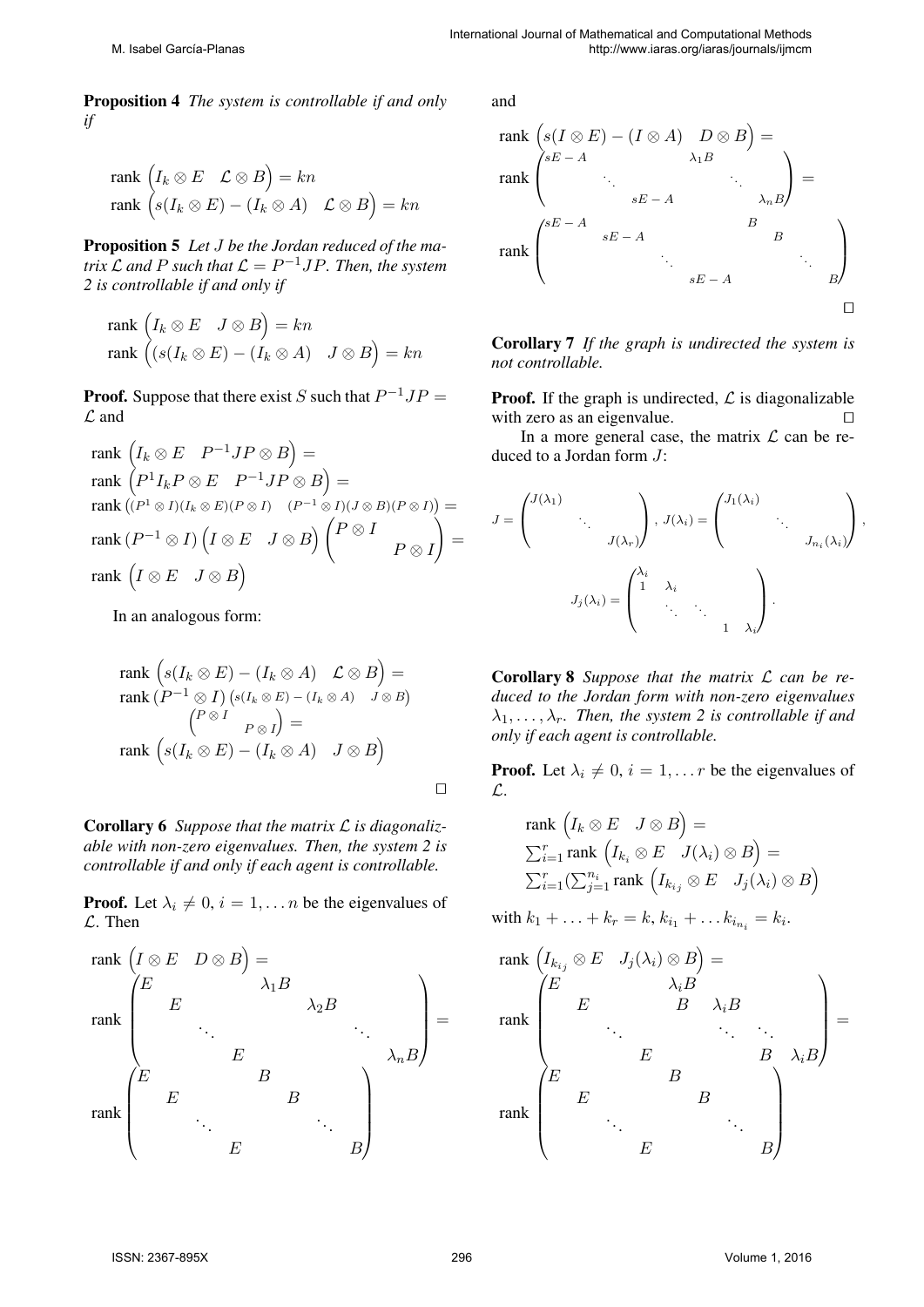and



# 5 Structural controllability

A multiagent linear system is said to be structurally controllable if one can find a set of values for the non-zero entries of the matrices such that the corresponding multiagent linear system is controllable in the classical sense, that is to say to find a matrix  $\mathcal{L}(\varepsilon)$ near  $\mathcal L$  preserving structure in such a way that the new system is controllable.

In a more formal way we have the following definition.

**Definition 9** A singular system  $E\dot{x} = Ax + Bu$  is *structurally controllable if and only if* ∀ε > 0*, there exists a controllable system*  $\overline{E}\dot{x}(t) = \overline{A}x(t) + \overline{B}u(t)$ , *of the same structure as*  $E\dot{x}(t) = Ax(t) + Bu(t)$  *such that*  $\|\overline{E} - E\| < \varepsilon \|\overline{A} - A\| < \varepsilon$  *and*  $\|\overline{B} - B\| < \varepsilon$ *.* 

A singular system  $E\dot{x}(t) = A_{\sigma}x(t) + B_{\sigma}u(t)$  has the same structure as another system  $\vec{E}\dot{x}(t) = \vec{A}_{\sigma}x(t) +$  $\bar{B}_{\sigma}u(t)$ , of the same dimensions, if for every fixed zero entry of the triple of matrices  $(E, A, B)$ , the corresponding entry of the triple of matrices  $(\bar{E}, \bar{A}, \bar{B})$  is fixed zero and vice versa.

Remark 10 *If a singular system is controllable it is structural controllable, but the converse is false.*

#### 5.1 Structural consensus controllability

In our particular setup we define structural controllability character of systems 2 in the following manner.

The system 2 is structural controllable if and only if, there exists a matrix  $\mathcal L$  with the same structure as  $\mathcal L$ such that for all  $\varepsilon > 0$   $\|\bar{\mathcal{L}} - \mathcal{L}\|$  the system

$$
(I_k \otimes E)\dot{\mathcal{X}} = (I_k \otimes A)\mathcal{X} + (\bar{\mathcal{L}} \otimes B)\bar{\mathcal{U}}
$$
  

$$
\bar{\mathcal{U}} = (I_k \otimes K)\mathcal{X}
$$
 (3)

is controllable.

It is obvious that if matrix L has a null eigenvalue, by the fact modify any nonzero term of the matrix, not a matrix of maximum range is achieved. It is even possible that this is not possible, as you can see in the following examples.

#### Example

i) Let  $\mathcal L$  be the matrix

$$
\begin{pmatrix} 2 & -1 & -1 \\ -1 & 1 & 0 \\ -1 & 0 & 1 \end{pmatrix}
$$

Considering

$$
\mathcal{L}(\varepsilon) = \begin{pmatrix} 2 & -1 & -1 \\ -1 - \varepsilon & 1 + \varepsilon & 0 \\ -1 & 0 & 1 \end{pmatrix}
$$

the matrix  $\mathcal{L}(\varepsilon)$  has not full rank but, but considering the perturbation

$$
\mathcal{L}(\varepsilon) = \begin{pmatrix} 2 + \varepsilon & -1 & -1 \\ -1 & 1 & 0 \\ -1 & 0 & 1 \end{pmatrix}
$$

the matrix  $\mathcal{L}(\varepsilon)$  has full rank.

ii) Let  $\mathcal L$  be the matrix

$$
\begin{pmatrix} 0 & 1 & 1 \\ 0 & 0 & 1 \\ 0 & 0 & 0 \end{pmatrix},
$$

for all  $\varepsilon_i < 0$  i = 1, 2, 3, the matrix

$$
\mathcal{L}(\varepsilon) = \begin{pmatrix} 0 & 1 + \varepsilon_1 & 1 + \varepsilon_2 \\ 0 & 0 & 1 + \varepsilon_3 \\ 0 & 0 & 0 \end{pmatrix}
$$

the matrix  $\mathcal{L}(\varepsilon)$  has not full rank.

We will analyze that (non-zero) elements of the matrix  $\mathcal L$  must be modified in order to achieve a full rank matrix. When tackling the problem of how small perturbations of the system may lead to different equivalence classes (preserving canonical reduced form) a classical approach is to consider miniversal deformations, which provide all possible equivalence classes which can arise from small perturbations.

We recall here the definition of deformation and their characterization through versality (see [1], [7]).

**Definition 11** *A deformation*  $\varphi(\lambda)$  *of*  $x_0 \in M$  *is a smooth mapping*

 $\varphi: \mathcal{U}_0 \longrightarrow \mathcal{M}$ 

such that  $\mathcal{U}_0 \subseteq \mathbb{R}^l$  is an open neighborhood of the *origin and*  $\varphi(0) = x_0$ *. The vector*  $\lambda = (\lambda_1, \dots, \lambda_\ell) \in$  $U_0$  *is called the parameter vector.*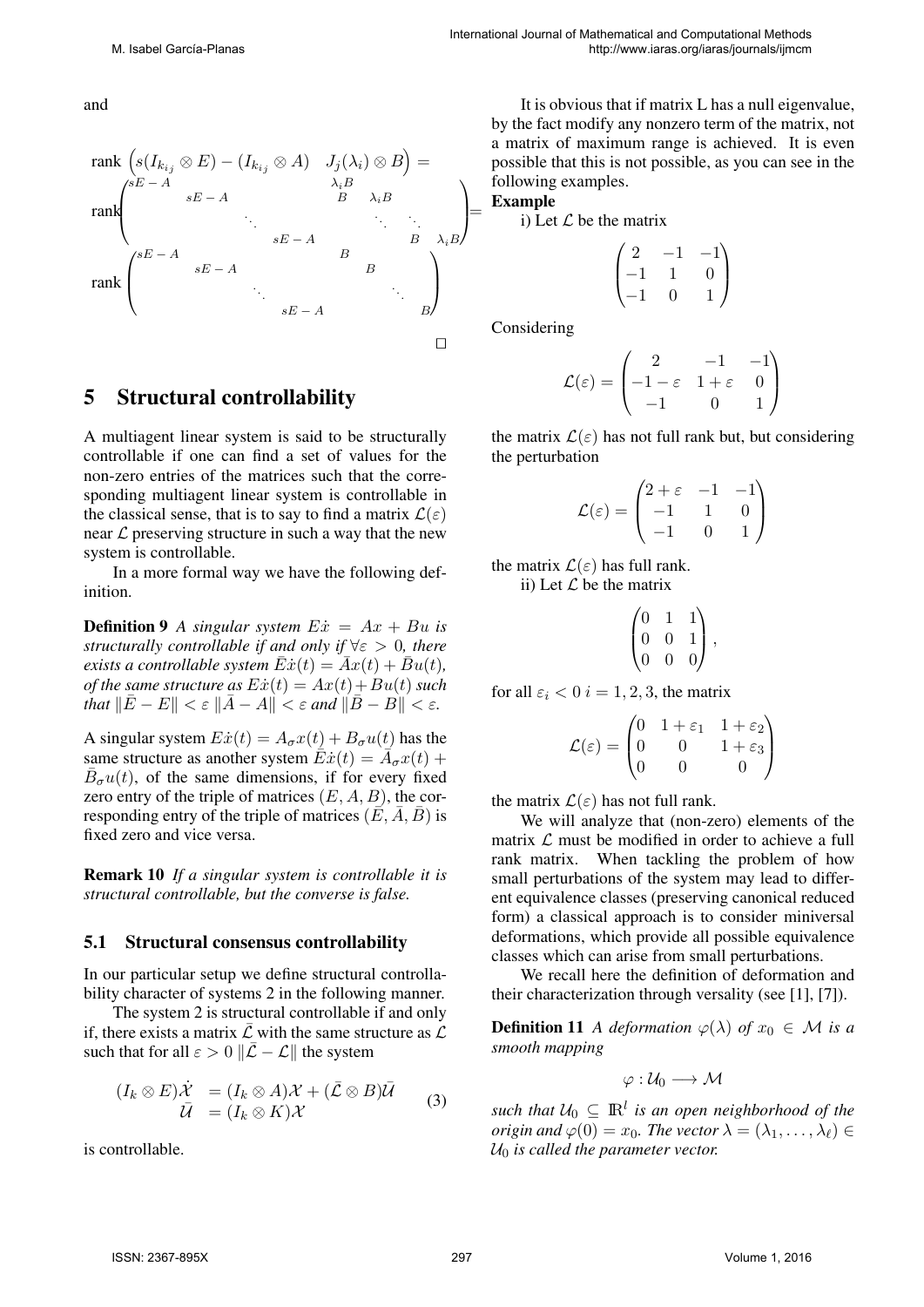Let  $G$  be a Lie group acting over  $M$  via an action  $\alpha$ , that is to say, for all  $g \in \mathcal{G}$ ,  $x \in \mathcal{M}$ ,  $\alpha_x(g)$  $g \circ x \in \mathcal{M}.$ 

**Definition 12** *A deformation*  $\varphi(\lambda)$  *of*  $x_0$  *is called versal if any deformation*  $\varphi'(\xi)$  *of*  $x_0$ *, where*  $\xi =$  $(\xi_1,\ldots,\xi_k) \in \mathcal{U}_0' \subset \mathbb{R}^k$  is the parameter vector, can *be represented in some neighborhood of the origin as*

$$
\varphi'(\xi) = g(\xi) \circ \varphi(\phi(\xi)), \quad \xi \in \mathcal{U}_0'' \subset \mathcal{U}_0', \quad (4)
$$

where  $\phi: \mathcal{U}_0^{\prime\prime} \longrightarrow \mathrm{I\!R}^\ell$  and  $g: \mathcal{U}_0^{\prime\prime} \longrightarrow \mathcal{G}$  are differ*entiable mappings such that*  $\phi(0) = 0$  *and*  $q(0)$  *is the identity element of* G*.*

When a versal deformation has the minimal number of parameters, it is called *miniversal*.

Locally, in  $x \in M$ , M is isomorphic to the cartesian product of  $\varphi(\mathcal{U})$  and a submanifold of  $\mathcal{G}$ . This can be stated as follows:

### **Theorem 13** ([1])

- *1.* A deformation  $\varphi(\lambda)$  of  $x_0$  is versal if, and only if, *it is transversal to the orbit*  $\mathcal{O}(x_0)$  *at*  $x_0$ *.*
- *2. Minimal number of parameters of a versal deformation is equal to the codimension of the orbit of*  $x_0$  *in*  $\mathcal{M}, d = \text{codim } \mathcal{O}(x_0)$ *.*

Let  $\{v_1, \ldots, v_d\}$  be a basis of any arbitrary complementary subspace  $(T_{x_0}\mathcal{O}(x_0))^c$  to  $T_{x_0}\mathcal{O}(x_0)$  (for example,  $(T_{x_0}\mathcal{O}(x_0))^{\perp}$ ).

Corollary 14 *The deformation*

$$
x: \mathcal{U}_0 \subset \mathbb{R}^d \longrightarrow M, \quad x(\lambda) = x_0 + \sum_{i=1}^d \lambda_i v_i \quad (5)
$$

*is a miniversal deformation.*

For our particular set-up, the tangent space to the orbit of the matrix  $\mathcal L$  is the set

$$
\{\mathcal{L}P - P\mathcal{L}, \forall P \in M_k\}
$$

and a complementary space is for example:

$$
\{X \in M_k \mid \mathcal{L}X^* - X^*\mathcal{L} = 0\}.
$$

So, we have the following corollary.

Corollary 15 *All possible deformations giveen different equivalence classes and preserving the structure of* L *is obtained intersecting a miniversal family with the variety of matrices having the same fixed zeros than the* L*.*

#### Examples

i) We started showing an example for the case where the multiagents have identical mode

We consider 3 identical agents with the following dynamics of each agent

$$
E\dot{x}^1 = Ax^1 + Bu^1
$$
  
\n
$$
E\dot{x}^2 = Ax^2 + Bu^2
$$
  
\n
$$
E\dot{x}^3 = Ax^3 + Bu^3
$$
\n(6)

with 
$$
E = \begin{pmatrix} 1 & 0 \\ 0 & 0 \end{pmatrix}
$$
  $A = \begin{pmatrix} 0 & 1 \\ 0 & 0 \end{pmatrix}$  and  $B = \begin{pmatrix} 0 \\ 1 \end{pmatrix}$ .

The communication topology is defined by the graph  $(\mathcal{V}, \mathcal{E})$ :

 $\mathcal{V} = \{1, 2, 3\}$  $\mathcal{E} = \{(i, j) | i, j \in \mathcal{V}\} = \{(1, 2), (1, 3)\} \subset \mathcal{V} \times \mathcal{V}$ and the adjacency matrix:

$$
G = \left(\begin{array}{rrr} 0 & 1 & 1 \\ 1 & 0 & 0 \\ 1 & 0 & 0 \end{array}\right)
$$

The neighbors of the parent nodes are  $\mathcal{N}_1$  =  $\{2, 3\}, \mathcal{N}_2 = \{1\}, \mathcal{N}_3 = \{1\}.$ 

The Laplacian matrix of the graph is

$$
\mathcal{L} = \left( \begin{array}{rrr} 2 & -1 & -1 \\ -1 & 1 & 0 \\ -1 & 0 & 1 \end{array} \right)
$$

with eigenvalues  $\lambda_1 = 0$ ,  $\lambda_2 = 1$ ,  $\lambda_3 = 3$ .

Taking into account that 0 is an eigenvalue of  $\mathcal L$ the associated system 2 is not controllable.

The miniversal (orthogonal) deformation of the matrix  $\mathcal L$  is given by

$$
\mathcal{L} = \begin{pmatrix} \varepsilon_1 & \varepsilon_2 & \varepsilon_2 \\ \varepsilon_2 & \varepsilon_3 & \varepsilon_1 + \varepsilon_2 - \varepsilon_3 \\ \varepsilon_2 & \varepsilon_1 + \varepsilon_2 - \varepsilon_3 & \varepsilon_3 \end{pmatrix}
$$

Intersecting the versal deformation with the variety defining the structure of matrix  $\mathcal{L}$ , we obtain

$$
\mathcal{L} = \begin{pmatrix} \varepsilon_1 & \varepsilon_2 & \varepsilon_2 \\ \varepsilon_2 & \varepsilon_1 + \varepsilon_2 & 0 \\ \varepsilon_2 & 0 & \varepsilon_1 + \varepsilon_2 \end{pmatrix}.
$$

So, taking  $\varepsilon = \varepsilon_1$  and  $\varepsilon_2 = 0$ 

$$
\bar{\mathcal{L}} = \left(\begin{array}{ccc} 2+\varepsilon & -1 & -1 \\ -1 & 1 & 0 \\ -1 & 0 & 1 \end{array}\right)
$$

the new system is controllable, then the system s structurally controlable.